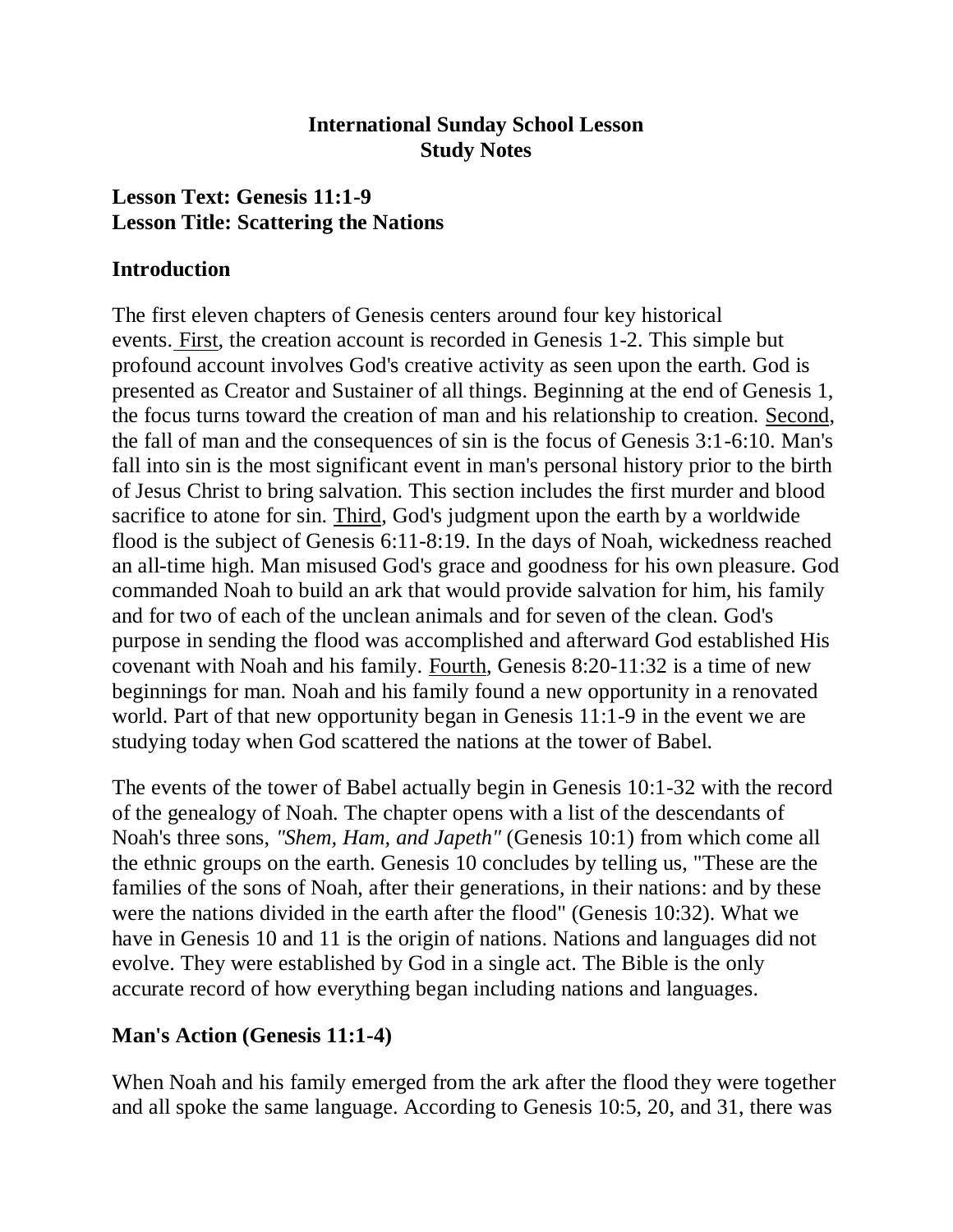more than one language spoken by the descendants of Noah's sons. That difference of language and dispersion of people is described for us in Genesis 11. What we have in our text in Genesis 11 is how humanity was scattered and how language differences occurred. So, the events described in Genesis 11 occurred prior to those in Genesis 10.

## Verse 1

"And the whole earth was of one language, and of one speech."

Moses words about man's situation are a brief but definitive statement of how things were on the earth prior to the building of the tower of Babel. "One language" literally means "one lip" or "one speech." The fact that everyone used the same words and spoke the same language should have promoted a positive environment and growth of faith. It is interesting that this story of the tower of Babel and the scattering of people begins with the word "one language" and "one speech." It doesn't take long for the sinfulness of man to rear its ugly head. The best estimation of time here is about 100 years after the flood.

## Verse 2

"And it came to pass, as they journeyed from the east, that they found a plain in the land of Shinar; and they dwelt there."

After the flood was over the ark landed on the mountains of Ararat. The people left the area of Ararat and went toward the Euphrates valley and they found a "plain" in the land of "Shinar" and they settled there. The "land of Shinar" is mentioned seven times in the Bible (Genesis 10:10; 11:2; 14:1, 9; Isaiah 11:11; Daniel 1:2; Zechariah 5:11). The name "Shinar" means "country of two rivers" and most likely refers to an area near the Tigris and Euphrates Rivers.

As Noah's descendants literally moved and "journeyed from the east" they were also spiritually moving away from God. Several times in Scripture "eastward" movements signify a move away from God. When Adam and Eve were expelled from the garden, cherubim guarded the entry at the *"east of the garden of Eden"* (Genesis 3:24). When Lot left Abraham, he traveled "east," where he met disaster in Sodom and Gomorrah (Genesis 13:10–12). Abraham's sons by his concubine Keturah were sent *"away from Isaac his son, while he yet lived, eastward, unto the east country"* (Genesis 25:6). Jacob fled his homeland to "the land of the people of the east" (Genesis 29:1). Here in the tower story the people's eastern migration depicts universal rebellion. They have moved outside the place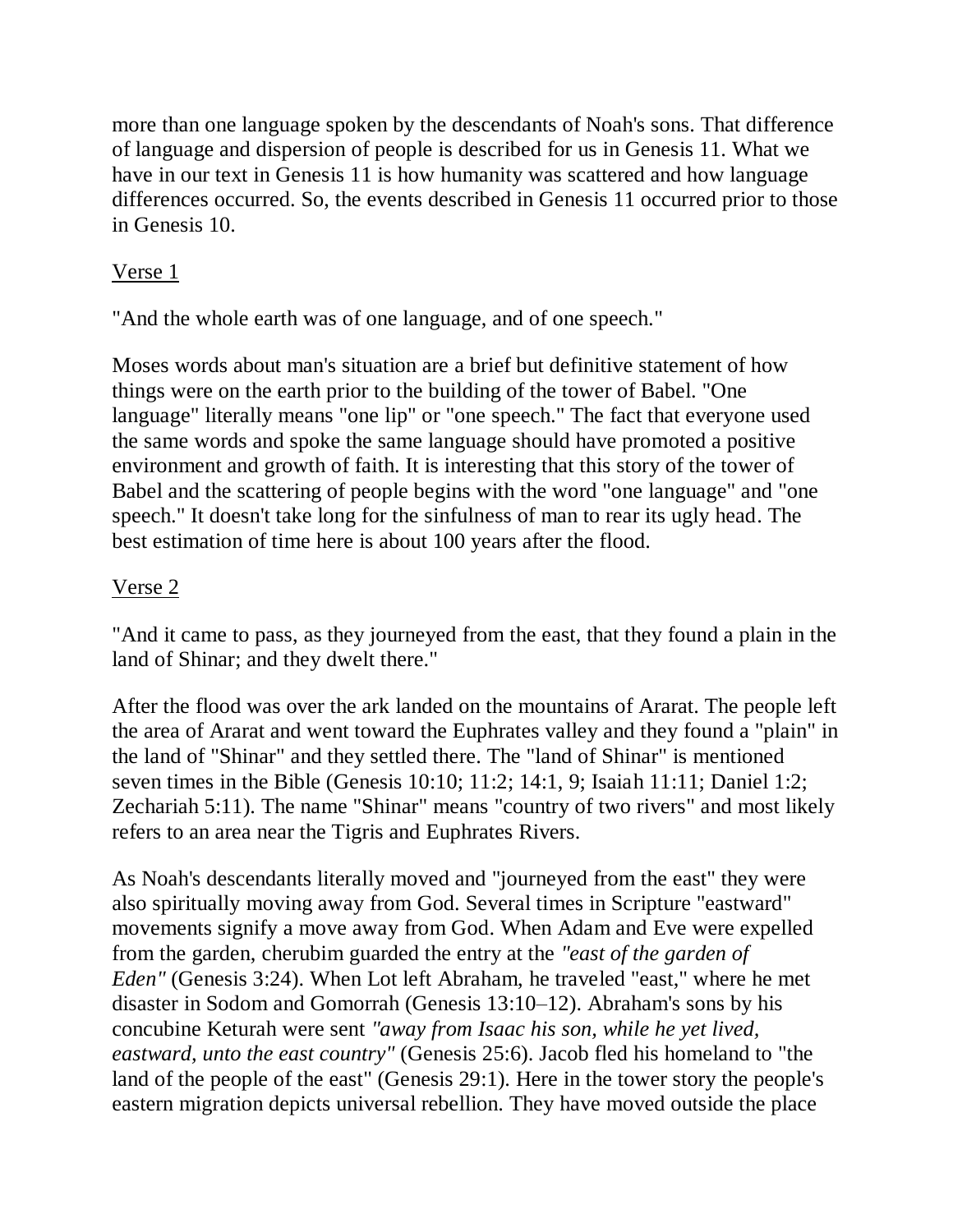of blessing. *Hughes, R. K. (2004). Genesis: Beginning and blessing. Preaching the Word (170). Wheaton, Ill.: Crossway Books.*

## Verse 3

"And they said one to another, Go to, let us make brick, and burn them throughly. And they had brick for stone, and slime had they for morter."

"And they said one to another" indicates that the people were speaking as neighbor to neighbor or traveler to traveler. Their plans were openly discussed among each other and their families as they migrated from the east.

"Go to, let us..." recorded here and in verse 4 is a verbal declaration of the intention of the people. These four words, "Go to, let us" means the people have no regard for God. They aren't interested in anything God has to say. His will, His directions and His plan are not in their thoughts. "Go to" means "come on." Their plans were to "make brick" and "burn them thoroughly." They were planning to make "brick" out of the chalky clay and make them hard and durable by placing them in a furnace. These would be used for "stone" to build the tower. The words "brick...stone...slime...and mortar" indicate that the people were acquainted with the art of brick-making. The "slime" mentioned here could have possibly been asphalt like substance that would be used to cement or hold the bricks together.

#### Verse 4

"And they said, Go to, let us build us a city and a tower, whose top may reach unto heaven; and let us make us a name, lest we be scattered abroad upon the face of the whole earth."

Once again the people say, "Go to, let us..." which indicates they are about to launch their act of rebellion against God. They decided to "build us a city and a tower, whose top may reach unto heaven..." What is happening here is that man desires to build something and achieve something to fulfill himself and glorify himself. They want to live independently of God and basically do their own thing.

Four basic things stand out in this verse that reveals what these people wanted. First, they wanted a city. Second, they wanted a "tower, whose top may reach unto heaven." Third, they wanted to make "a name" or reputation for themselves. Fourth, they wanted to avoid being "scattered abroad upon the face of the whole earth."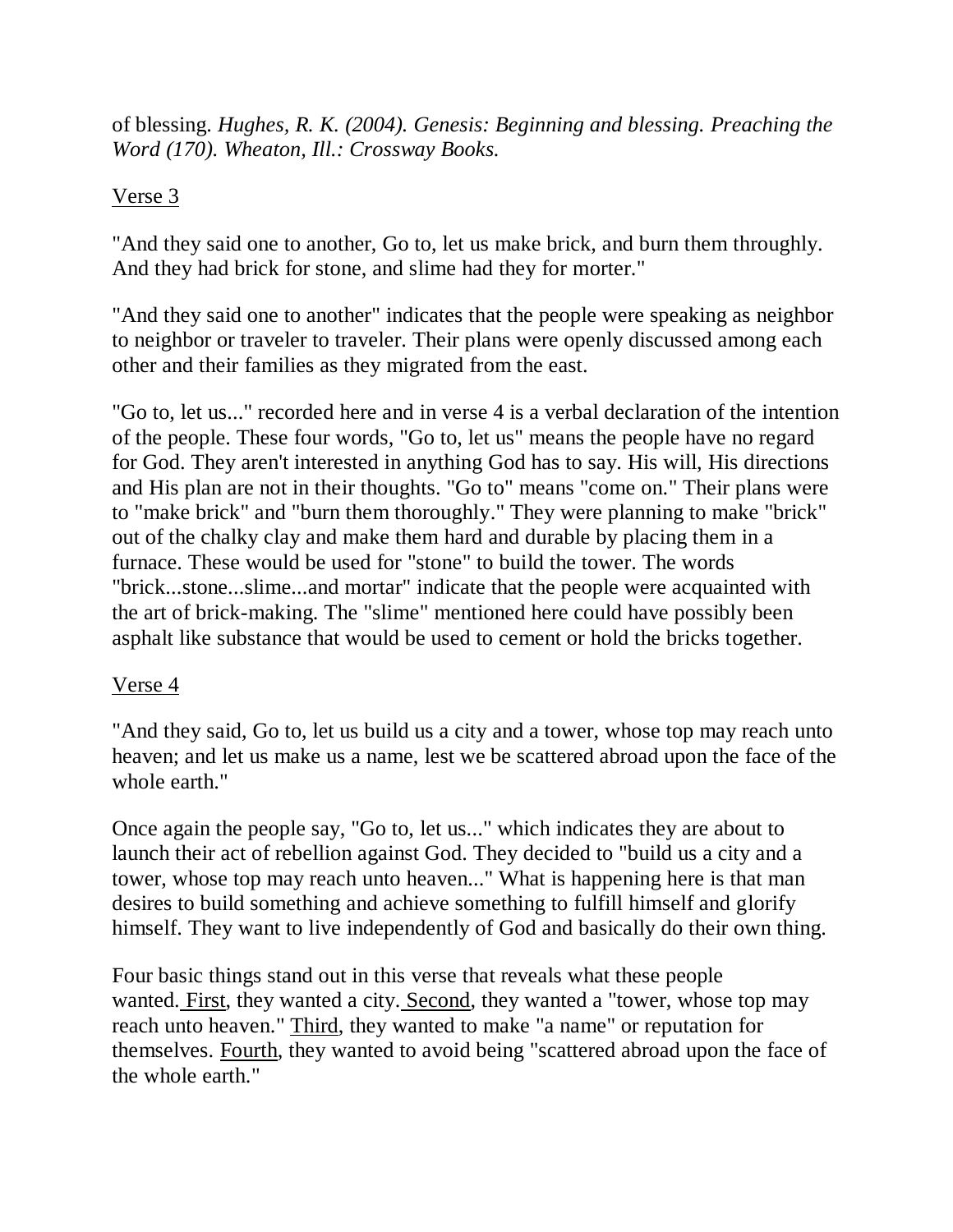What's wrong with wanting "a city?" The important point is that it was not God's city, as Jerusalem was. It was man's city, a city of man's own making. As such it was constructed by man for man's glory. This is the first "city" of man built after the flood and is a "city" built by man, of man, and for man. It reminds us of the pride of Nebuchadnezzar when he looked over Babylon and said, *"Is not this great Babylon, that I have built for the house of the kingdom by the might of my power, and for the honour of my majesty"* (Daniel 4:30).

What's wrong with building a "tower?" This "tower whose top reached unto heaven" was a supposed connection to God, but in the case of these people it was a connection to the false gods they had already started to worship.

What's wrong with wanting "a name?" The desire to have "a name" was a desire for a reputation and a desire for independence from God. This reputation was to be earned by man apart from God. It was to be his alone and therefore sinful.

What's wrong with wanting to settle down in one place and not be scattered? If this happened the people would have been in defiance of God's command to *"be fruitful, and multiply, and replenish the earth"* (Genesis 1:28; 9:1).

The attitude of the people at this time in history is very similar to the attitude of Adam and Even in the Garden of Eden. It is the attitude of independence. Personal ambition and pride were standing between them and their Creator. And the same is true today (Psalm 10:4; Proverbs 16:18).

#### **God's Action (Genesis 11:5-8)**

# Verse 5

"And the LORD came down to see the city and the tower, which the children of men builded."

"And the LORD came down..." are interesting words. The people intended to build a tower that would reach heaven and yet when God intervened He had to "come down." No matter how high their tower was God was still higher! Just like religion, the tower these people built never came close to God!

"To see the city and the tower, which the children of men builded" isn't suggesting that God hadn't already seen it because He sees all things (Psalm 139). The words "to see the city and the tower" suggest God is responding to man's rebellious actions. Once again we are reminded that no one escapes the consequences of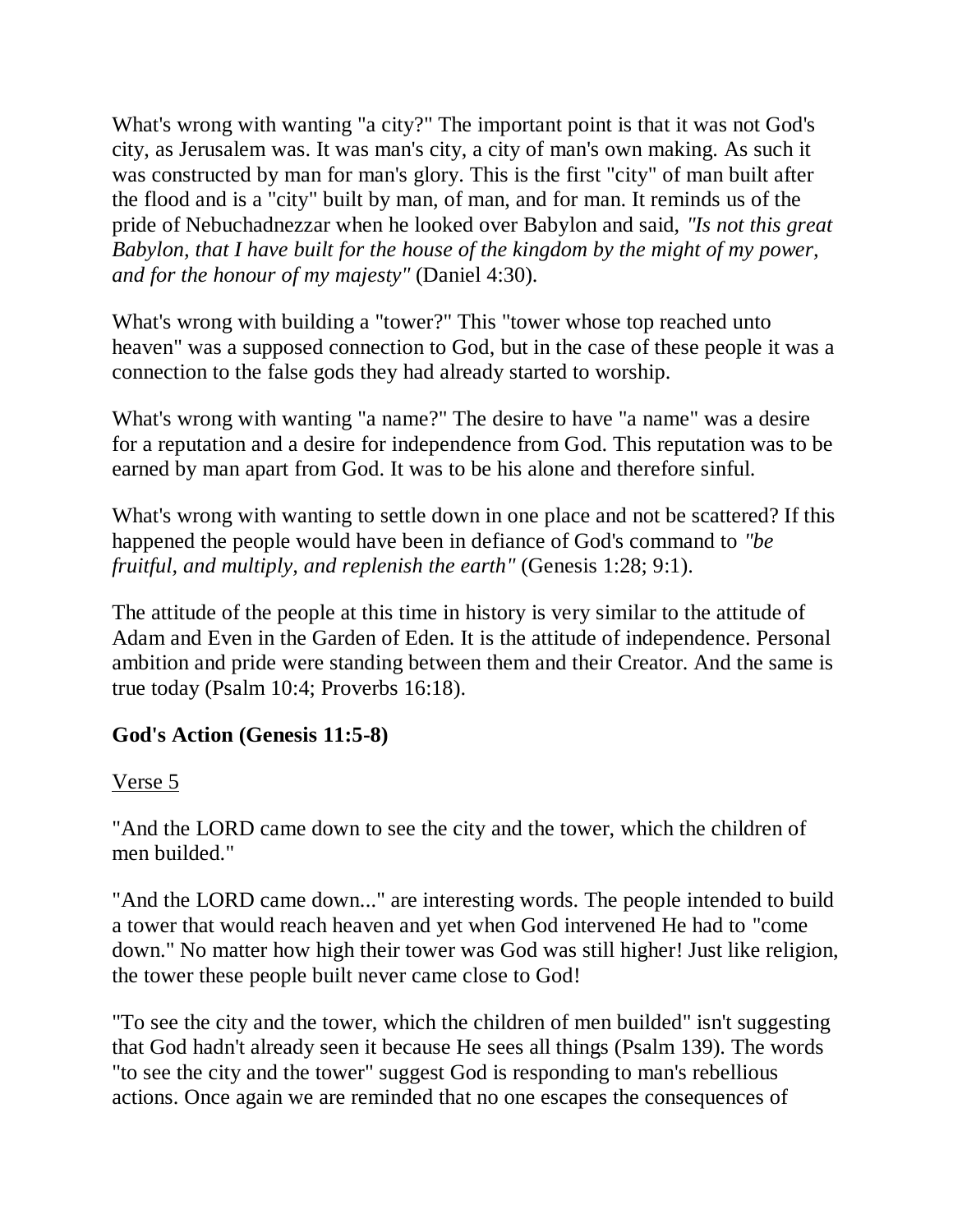disobeying God. Adam did not escape. The people of Noah's day did not escape. The people here at the tower of Babel did not escape. And people today and in the future will not escape.

# Verse 6

"And the LORD said, Behold, the people is one, and they have all one language; and this they begin to do: and now nothing will be restrained from them, which they have imagined to do."

God took one look at the tower and what the people had accomplished and said, "They are all of one language and working together, and it's no telling what they'll come up with next." God was not threatened by their unity or ability to do what they wanted to do. Instead, God is speaking from the reality that if they are left unchecked humanity would plunge headlong into destruction. They would soon be a people with their own religion and dependent upon themselves. The results would be they would totally forget God and their hearts would be so hardened they would never serve or worship Him.

The problem with humanity today is the same as it was at the tower of Babel. Unrestrained human freedom always ends in eternally devastating consequences. Unity of purpose may seem like a virtue and a good thing on the surface, but if God is not obeyed the results are disastrous. Most of what we label today as achievement, progress and success is little more than sinful rebellion against God. If God was disturbed by what He saw at the tower of Babel, just imagine what He must think when He looks at sinful man today.

#### Verse 7

"Go to, let us go down, and there confound their language, that they may not understand one another's speech."

The language of this verse to describe God's actions is similar to the language of the people and their actions in verses 3 and 4. It's as if God is mocking the people or sarcastic when He says, "Go to, let us go down." "Us" in this verse is the Trinity, God the Father, God the Son, and God the Holy Spirit. The Trinity will "confound" the "language" of the people so they will no longer be able to "understand one another's speech." This confusion of language is very effective. If the people can't understand one another it creates a host of problems in their plans to build their own city and a tower to heaven.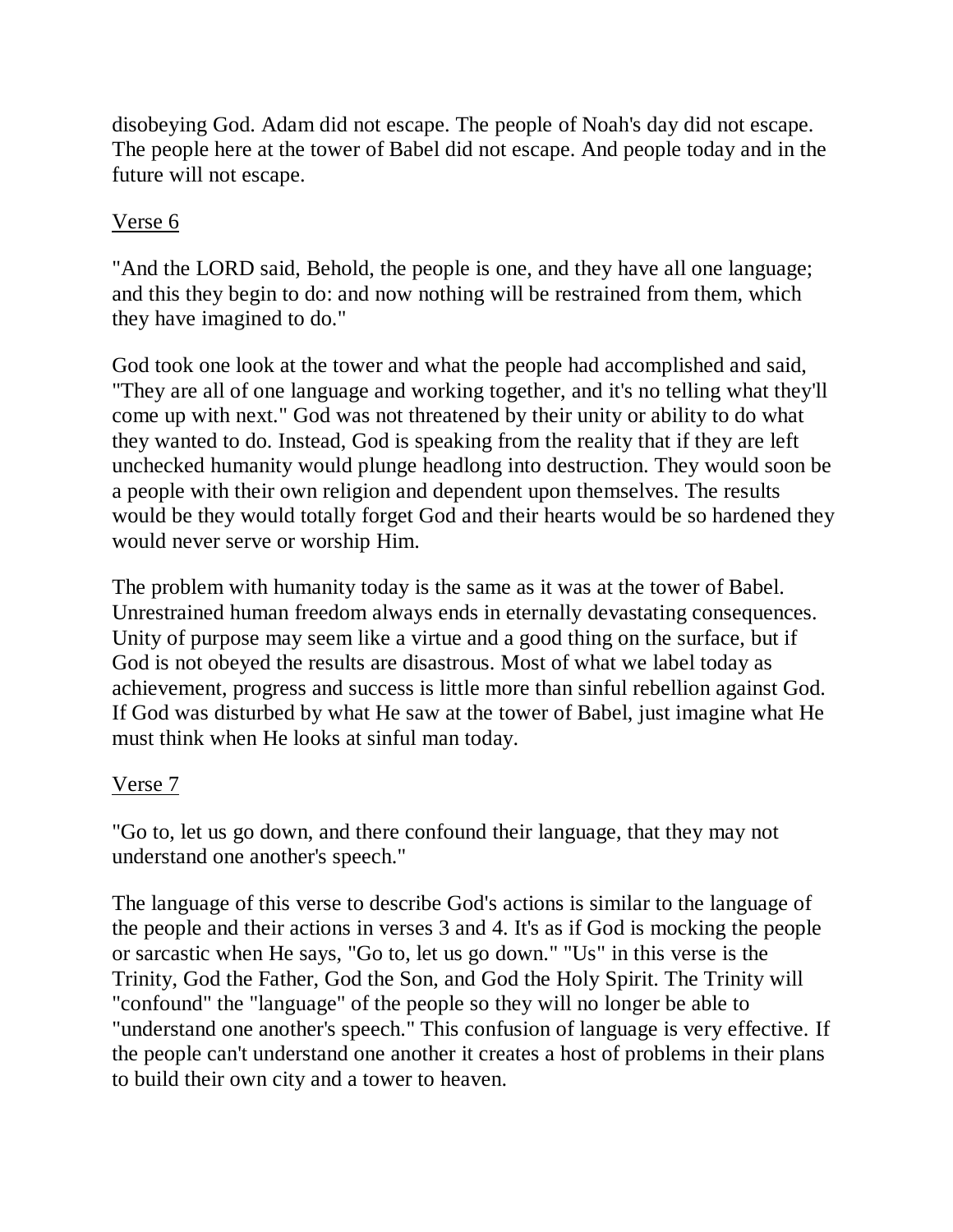#### Verse 8

"So the LORD scattered them abroad from thence upon the face of all the earth: and they left off to build the city."

No one knows how the Lord "scattered" the people but the Bible says He did. Any guess would be just that, a guess. It is possible that when they could no longer communicate with each other that the scattering just naturally took place. It is hard to imagine how the people reacted as they were talking to each other one minute and the next minute they are hearing languages and speech they have never heard. Can you imagine the fear and frustration that must have overtaken them? Panic would have been everywhere. Speech is a wonderful tool. But when speech is misunderstood, it can be frustrating and devastating.

Today there is close to 7,000 known languages in the world. That is not a testimony to the educational advancement or brilliance of man. It is a testimony to the sinfulness of man who for the most part lives in rebellion against God.

## Verse 9

"Therefore is the name of it called Babel; because the Lord did there confound the language of all the earth: and from thence did the LORD scatter them abroad upon the face of all the earth."

God gave the tower of Babel the name, "Babel," which means "confusion." What the people thought was their gateway to Heaven was in fact the exact opposite. At this point, "did the LORD scatter them abroad upon the face of all the earth." When you go away from the Lord and try to build your life away from the Lord the only thing you can ever get is confusion.

# **Conclusion**

If you read the story of the tower of Babel carefully you ask yourself, "What were these people thinking?" Honestly, did they really think they would be able to build a tower that reach heaven? If you look at all the man-made towers being built by man today you can also ask, "What are people thinking?" Do they really believe their religion or works of righteousness will ever get them to God? Obviously the pride of man and desire to approach God in his own way is still a very powerful reality.